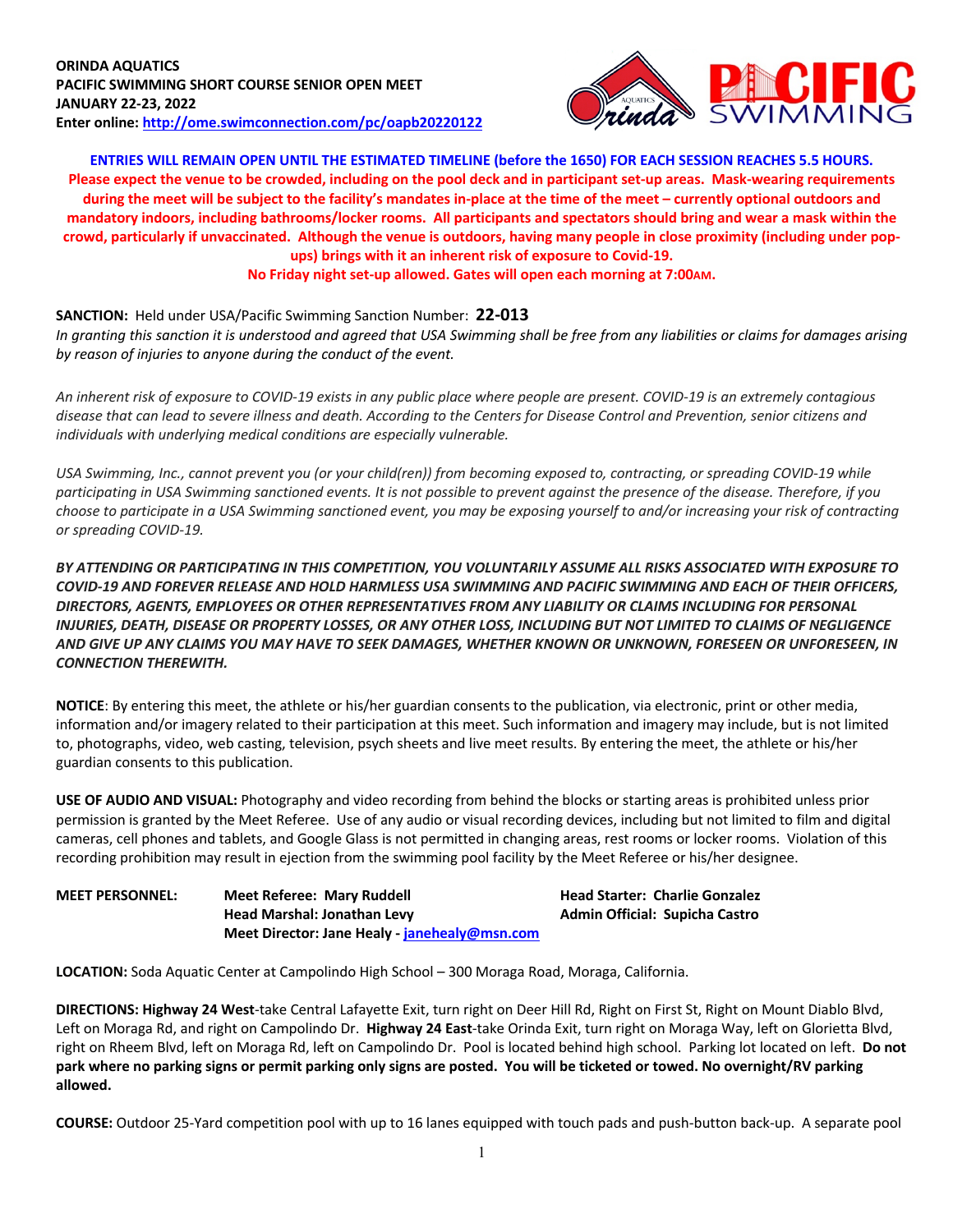may be available for warm-down during the meet. The minimum water depth as measured in accordance with article 103.2.3 is 10' on the primary start end and 7' on the secondary start end of the competition pool. The competition course has been certified in accordance with 104.2.2C(4). The copy of such certification is on file with USA Swimming.

**TIME:** Meet begins at 9:00AM each day. The competition course will be open for warm-ups 7:30 – 8:45AM.

**RULES: •** Current USA and Pacific Swimming rules, including Minor Athlete Abuse Prevention Policy ("MAAPP") and warm-up procedures shall govern the meet. A copy of these procedures will be posted at the Clerk-of-Course. All Athletes age 18 and older must have completed the Athlete Protection Training to be allowed to compete.

• The local facility's guidelines, restrictions, and interpretation of the local public health guidelines at the time of the meet, including mask-wearing and social-distancing, shall be followed at this meet.

• All applicable adults participating in or associated with this meet acknowledge that they are subject to the provisions of the USA Swimming Minor Athlete Abuse Prevention Policy (MAAPP) and that they understand that compliance with MAAPP is a condition of participation in the conduct of this competition.

• All events are timed finals.

• All events will swim fast to slow. Athletes in the 500 free must provide their own lap counters. Athletes must provide timers and lap counters for the 1650 free.

- Athletes may compete in a maximum of **4** events per day.
- **•** If local conditions warrant it the Meet Referee, with the concurrence of the Meet Director, may require a mandatory scratch down. Immediate cash refunds will be made for any mandatory scratches.
- All coaches and deck officials must wear their USA Swimming membership cards in a visible manner.

## **• ENTRIES WILL REMAIN OPEN UNTIL THE ESTIMATED TIMELINE (before the 1650) FOR EACH SESSION REACHES 5.5 HOURS.**

**UNACCOMPANIED ATHLETES:** Every USA Swimming member-athlete competing at the meet must be accompanied by a USA Swimming member-coach for the purposes of athlete supervision during warm-up, competition and warm-down. If a member-coach of the athlete's USA Swimming club does not attend the meet to serve in said supervisory capacity, it is the responsibility of the athlete or the athlete's legal guardian to arrange for supervision by a USA Swimming member-coach. The Meet Director or Meet Referee may assist the athlete in making arrangements for such supervision; however, it is recommended that such arrangements be made in advance of the meet by the athlete's USA Swimming club member-coach.

**RACING STARTS:** Any athlete entered in this meet, unaccompanied by a USA Swimming member-coach, must be certified by a USA Swimming member-coach as being proficient in performing a racing start or must start the race in the water. It is the responsibility of the athlete or the athlete's legal guardian to ensure compliance with this requirement.

**RESTRICTIONS:** • Smoking and the use of other tobacco products is prohibited on the pool deck, in the locker rooms, in spectator

- seating, on standing areas and in all areas used by Athletes, during the meet and during warm-up periods.
- Sale and consumption of alcoholic beverages is prohibited in all areas of the meet venue.
- No glass containers are allowed in the meet venue.
- No propane heater is permitted except for snack bar/meet operations.

• **Marshals and signage will indicate areas designated for set-up. Participants who set-up in restricted areas of the pool deck, school campus, or within fire lanes will be required to re-locate.** 

- All shelters must be properly secured.
- Changing into or out of swimsuits other than in locker rooms or other designated areas is prohibited.

• Destructive devices, to include but not limited to, explosive devices and equipment, firearms (open or concealed), blades, knives, mace, stun guns and blunt objects are strictly prohibited in the swimming facility and its surrounding areas. If observed, the Meet Referee or his/her designee may ask that these devices be stored safely away from the public or removed from the facility. Noncompliance may result in the reporting to law enforcement authorities and ejection from the facility. Law enforcement officers are exempt per applicable laws.

• Operation of a drone or any other flying apparatus is prohibited over the venue (pools, athlete/coach area, spectator area and open ceiling locker rooms) any time athletes, coaches, official and/or spectators are present.

- Only athletes entered in the meet may use the competition or warm-down pool(s) at any time during the meet.
- No overnight parking is allowed. Facilities will not be available or accessible before or after meet hours.
- **ELIGIBILITY:** Athletes must be current members of USA Swimming and enter their name and registration number on the meet entry card exactly as shown on their Registration Card. If this is not done, it may be difficult to match the athlete with the registration and times database. The meet host will check all athlete registrations against the SWIMS database and if not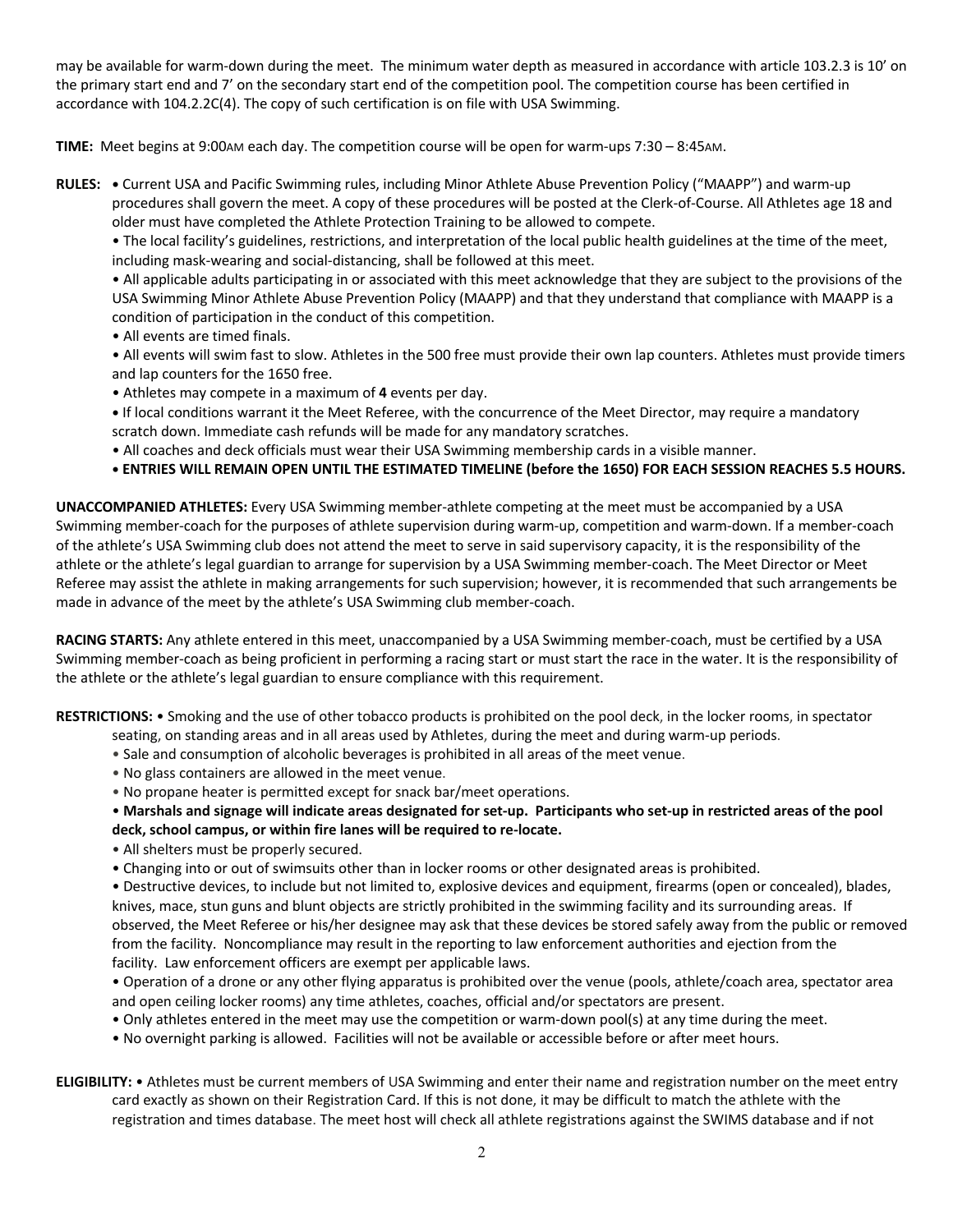found to be registered, the Meet Director shall accept the registration at the meet (a \$10 surcharge will be added to the regular registration fee). Duplicate registrations will be refunded by mail.

• Athletes 13&over are eligible to enter this meet. There is no proof of time required. Entry times should be the athlete's actual short course time and not the minimum standard.

• Athletes 11&12 years must meet the Senior Open time standard as outlined by Pacific Swimming time verification procedures. No refunds will be given for times that cannot be proved.

• Athletes under the age of 11 are not eligible to compete.

• The Athlete's age will be the age of the Athlete on the first day of the meet.

• Athletes with a disability are welcome to attend this meet and should contact the Meet Director or Meet Referee regarding any special accommodations.

• Entries with **"NO TIME" will be rejected.**

• Entry times should be in yards, if available. If not available, times in Long Course Meters or Short Course Meters may be entered.

**SEEDING:** Event seeding will be in the following order**:** conforming short course yards (SCY), non-conforming long course meters (LCM), and non-conforming short course meters (SCM) - USA Swimming rules 207.11.7B.

**CHECK-IN:** The meet will be deck seeded. Athletes must check-in at the Clerk-of-Course. No event shall be closed more than 30 minutes before the scheduled start of the session. Close of check-in for remaining events shall be no more than 60 minutes before the estimated time of the start of the first heat of the event. Athletes who do not check in will not be seeded and will not be allowed to compete in that event.

**SCRATCH RULE:** Athletes entered in a timed final individual event that is seeded on the deck and who have checked in for that event, must swim in the event unless they notify the clerk of the course before seeding for that event has begun that they wish to scratch. Failure to swim an event will result in being barred from their next individual event in which the athlete is entered that day or the next meet day, whichever occurs first.

**ENTRY FEES:** \$7.00 per event plus an \$8.00 participation fee per athlete. Entries will be rejected if payment is not sent at time of request. No refunds will be made, except for mandatory scratch-downs.

**ONLINE ENTRIES:** To enter online go to **http://ome.swimconnection.com/pc/OAPB20220122** to receive an immediate entry confirmation. This method requires payment by credit card. Swim Connection, LLC charges a processing fee for this service, equal to \$1 per Athlete plus 5% of the total Entry Fees. Please note that the processing fee is a separate fee from the Entry Fees. If you do not wish to pay the processing fee, enter the meet using a mail entry. **Entering online is a convenience, is completely voluntary, and is in no way required or expected of an athlete by Pacific Swimming.** Online entries will be accepted through **Wednesday, January 12th, 2022 (unless meet reaches capacity prior to that date).**

**MAILED OR HAND DELIVERED ENTRIES**: Entries must be on the attached consolidated entry form. Forms must be filled out completely and printed clearly with Athlete's best times. Entries must be entered using the current Pacific Swimming procedure and be postmarked by midnight, **Monday, January 10th, 2022,** or hand delivered by 6:30 p.m. **Wednesday, January 12th, 2022.** No refunds will be made, except mandatory scratch downs. Requests for confirmation of receipt of entries should include a self-addressed, stamped envelope.

## **Make check payable to: Orinda Aquatics Mail/Hand Deliver entries to: Jane Healy, 15 Pimentel Court, Moraga, CA 94556**

**AWARDS:** None.

**ADMISSION:** Free. Printed programs will be available for working Coaches and Officials only. Seedings and results may be posted on Meet Mobile.

**SNACK BAR & HOSPITALITY:** A snack bar will be available throughout the competition, if permitted by local mandates at the time of the meet. Coaches and working deck officials will be provided lunch.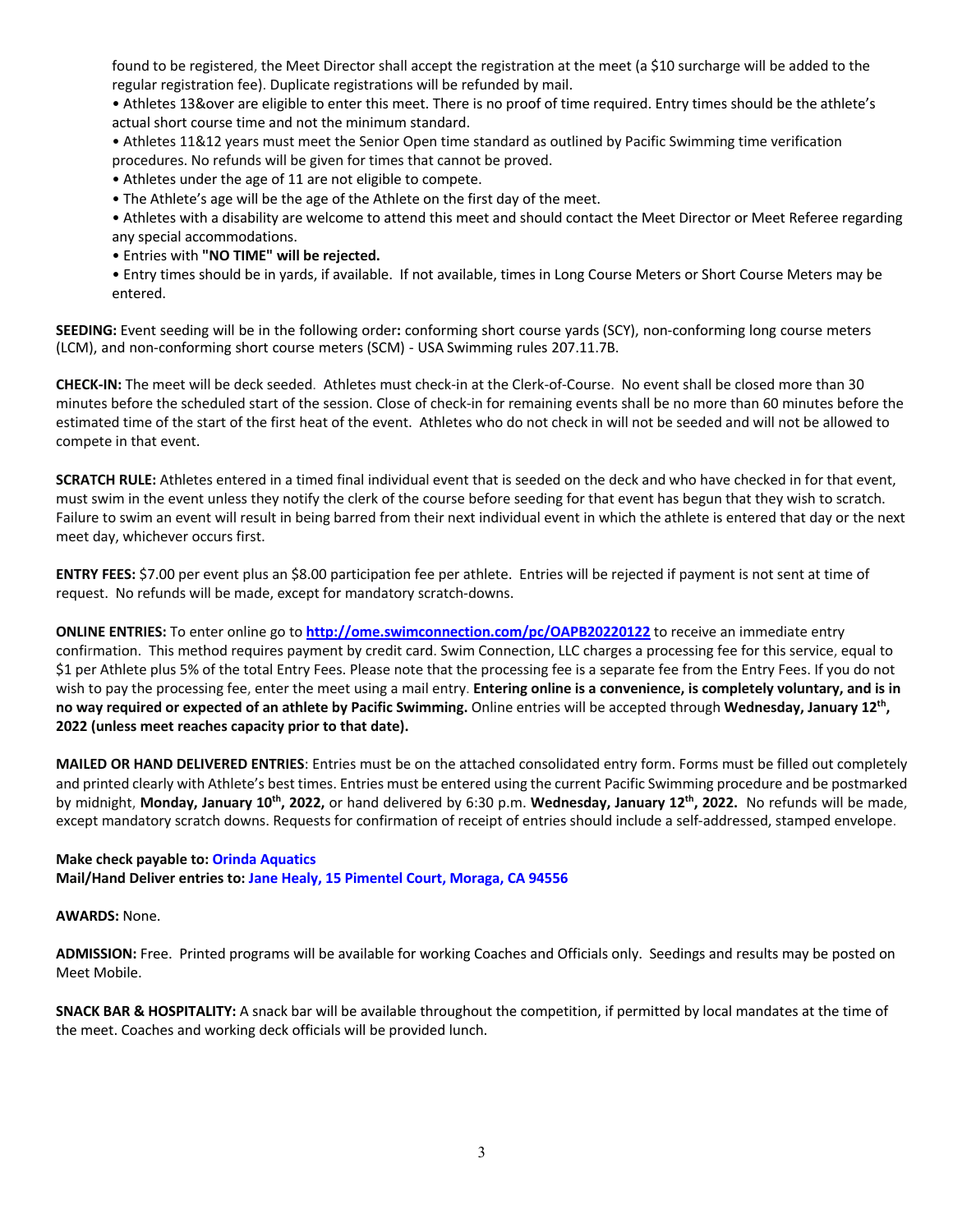## **EVENTS**

|            | <b>WOMEN'S EVENTS</b> |                       | <b>MEN'S EVENTS</b> |  |  |  |  |  |  |  |
|------------|-----------------------|-----------------------|---------------------|--|--|--|--|--|--|--|
|            | <b>Senior Open</b>    |                       | <b>Senior Open</b>  |  |  |  |  |  |  |  |
|            | <b>Time Standards</b> | <b>Time Standards</b> |                     |  |  |  |  |  |  |  |
| <b>SCY</b> | <b>LCM</b>            | <b>SCY</b>            | <b>LCM</b>          |  |  |  |  |  |  |  |

| Saturday, January 22, 2022 |          |    |                       |    |         |         |  |  |  |  |  |
|----------------------------|----------|----|-----------------------|----|---------|---------|--|--|--|--|--|
| 5:32.89                    | 6:18.79  | 1  | 400 IM (women)        |    |         |         |  |  |  |  |  |
|                            |          |    | <b>500 Free (men)</b> | 2  | 5:47.89 | 5:12.79 |  |  |  |  |  |
| 2:32.99                    | 2:55.79  | 3  | 200 Back              | 4  | 2:20.69 | 2:41.39 |  |  |  |  |  |
| 1:10.69                    | 1:19.99  | 5  | $100$ Fly             | 6  | 1:03.89 | 1:12.69 |  |  |  |  |  |
| 2:19.99                    | 2:39.49  | 7  | 200 Free (women)      |    |         |         |  |  |  |  |  |
|                            |          |    | 200 IM (men)          | 8  | 2:23.29 | 2:45.49 |  |  |  |  |  |
| 29.99                      | 34.29    | 9  | 50 Free               | 10 | 26.89   | 30.19   |  |  |  |  |  |
| 2:56.39                    | 3:21.19  | 11 | 200 Breast            | 12 | 2:40.49 | 3:04.09 |  |  |  |  |  |
| 21:27.19                   | 22:09.69 | 13 | 1650 Free (women)     |    |         |         |  |  |  |  |  |

| Sunday, January 23, 2022 |         |    |                       |    |          |          |  |  |  |  |
|--------------------------|---------|----|-----------------------|----|----------|----------|--|--|--|--|
| 6:12.69                  | 5:34.69 | 15 | 500 Free (women)      |    |          |          |  |  |  |  |
|                          |         |    | 400 IM (men)          | 16 | 5:07.69  | 5:51.59  |  |  |  |  |
| 2:34.89                  | 2:55.89 | 17 | 200 Fly               | 18 | 2:22.29  | 2:41.49  |  |  |  |  |
| 1:10.79                  | 1:22.29 | 19 | 100 Back              | 20 | 1:04.69  | 1:15.49  |  |  |  |  |
| 2:36.79                  | 3:00.29 | 21 | 200 IM (women)        |    |          |          |  |  |  |  |
|                          |         |    | <b>200 Free (men)</b> | 22 | 2:08.39  | 2:27.89  |  |  |  |  |
| 1:04.99                  | 1:14.09 | 23 | 100 Free              | 24 | 58.69    | 1:07.39  |  |  |  |  |
| 1:21.99                  | 1:33.89 | 25 | 100 Breast            | 26 | 1:13.59  | 1:25.49  |  |  |  |  |
|                          |         |    | 1650 Free (men)       | 28 | 20:13.29 | 20:43.39 |  |  |  |  |

**Athletes in the 500 must provide their own lap counter. Athletes in the 1650 must provide own timer and lap counter. All events swim fastest to slowest.**

**Athletes aged 11&12 must meet the Senior Open Time Standards.**